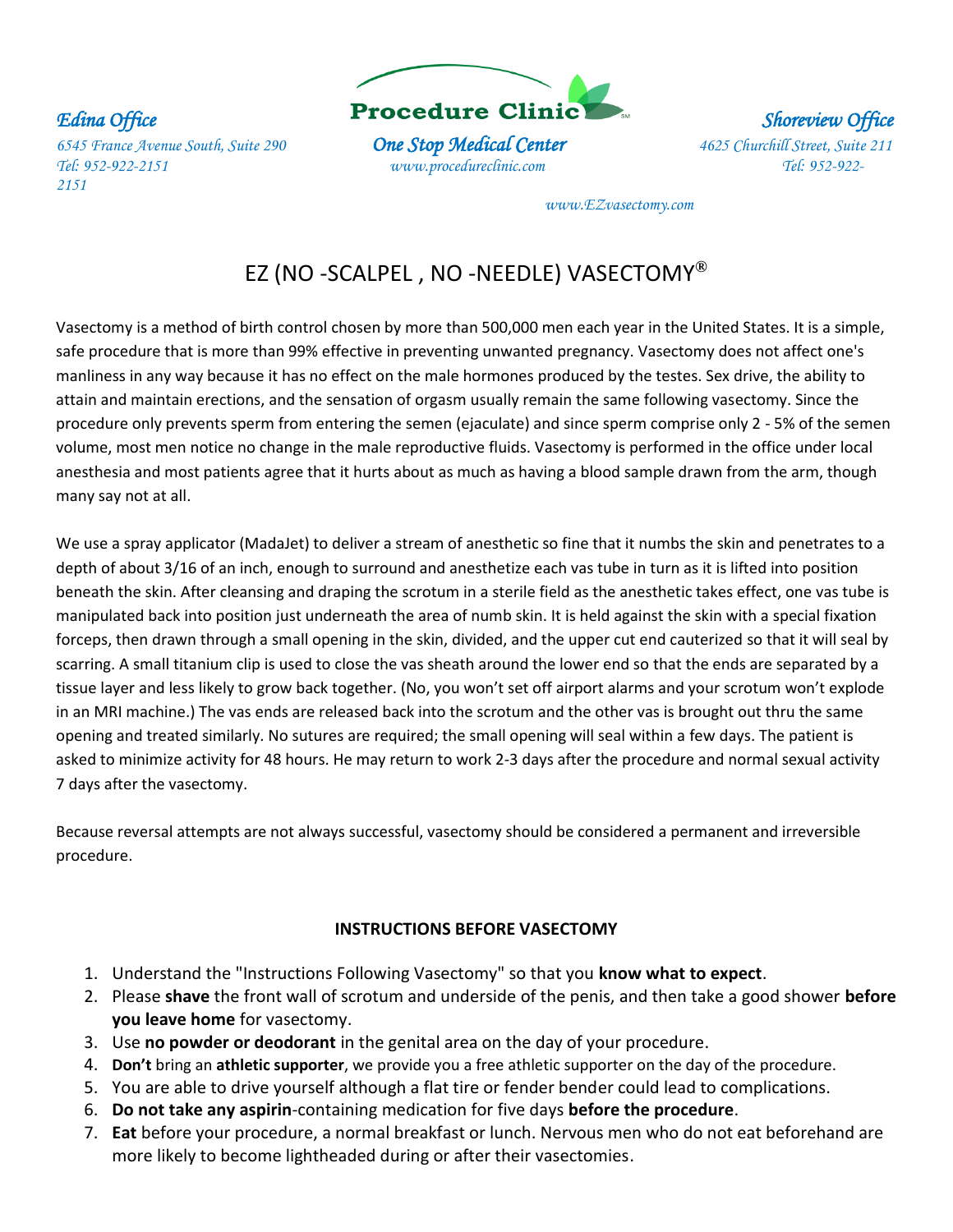

 *www.EZvasectomy.com* 

## **INSTRUCTIONS FOLLOWING VASECTOMY**

- 1. Spend a quiet evening at home, reclining in bed or on the sofa. Minimize activity.
- 2. You may take **acetaminophen** (Tylenol® or generic) or ibuprofen (Motrin®, Nuprin®, Advil®, or generic) for any **discomfort**. Avoid aspirin for 2 days after the vasectomy.
- 3. No need for **ice packs**
- 4. You may remove the scrotal support and take a daily **shower** starting the morning after the procedure. Replace the scrotal support and wear it whenever you are up and around for the next 2 days, during sports for the next 7 days.
- 5. On the **day after** the procedure, you may walk and drive as much as you like, but no sports, yard work, swimming, or heavy lifting. Men with **non-strenuous jobs** may work the next day.
- 6. Two days after the procedure, you may return to rather **strenuous work** and regular activities wearing your scrotal support. Wait **3 days for aggressive sports** like basketball and tennis, and wear the scrotal support during sports for a week. If you are a weight lifter or runner, would may resume your workouts **2 days after the vasectomy**, but on the first day back, do **half of your usual workout**, that is, half your usual reps with half your usual weight, and half your usual distance at half your usual speed. If you feel fine that night, resume your usual workout 3 days after the vasectomy. If a half-workout causes soreness, give it more time.
- 7. You may have **sex** 7 days after the procedure. It is uncommon but normal to have some blood in the semen for the first few ejaculations.
- 8. Since no large incisions made, a **follow-up visit** is **not** required. If you have any undue discomfort or concerns, you should call our office at 952-922-2151 at any time after your vasectomy. During afterhours, our answer machine will give you Dr. Shu's cell phone number for any urgent needs.
- 9. It is normal to have some **discoloration of the skin** (black and blue) around the puncture site a day or two after the vasectomy. Some men will develop considerable discoloration of the scrotum about 4 days after the vasectomy. Blood from the deep vasectomy site comes to the surface as a purplish-blue mark, gets darker and spreads out like an oil slick, then gradually dissipates.
- 10. Some men (about one in 20) will develop **swelling and discomfort** on one side, sometimes on both sides, starting anytime from 3 days to 3 months following vasectomy. This usually represents an exaggerated form of the normal **inflammatory response** necessary for sperm resorption and recycling. It is effectively managed with a 5-7 day course of ibuprofen 600 mg 3 times per day.
- 11. **Twelve weeks** after your vasectomy, **have your semen tested** to be sure that it no longer contains sperm and that it is thereby safe to stop other forms of contraception:
	- 1. If you live far away from our Edina office, or your vasectomy is performed in the Shoreview office, we will provide you with a **mailer** so you can send us a semen sample by mail, at least **twelve (12) weeks** and 20 ejaculations after your vasectomy (number of ejaculations and number of weeks are both important). The container provided contains a bit of antibiotic so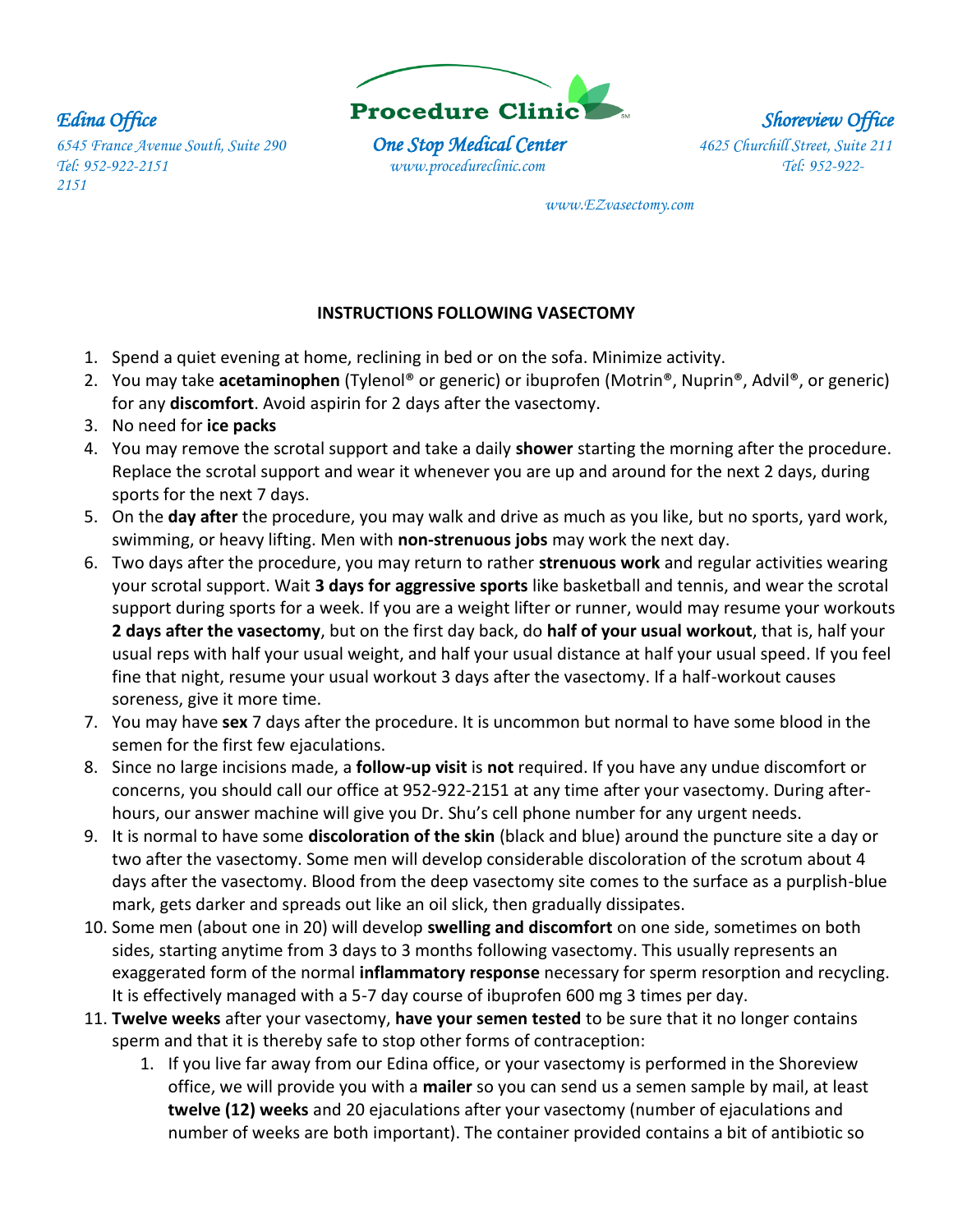

### *www.EZvasectomy.com*

that the sample does not become overgrown with bacteria. We will call you a few days later for the results.

2. If you live or work close to the Edina office, we will provide you with a container and ask you use it to bring a semen sample to the Edina office 12 weeks **and** 20 ejaculations after your vasectomy. (Number of ejaculations and time are both important, so a semen sample brought in before 12 weeks is less likely to be free of sperm.) If you lose the container that we provide, you may use a small container with a lid, such as a pill bottle, baby food jar, 35 mm film canister, etc. Please do not bring the sample in a condom or baggie as we will be unable to retrieve an adequate specimen and you will be asked to return with another sample in a container with a lid. The sample should be produced on the day of examination, but can be 3 or 4 hours old. You may bring the sample anytime during regular office hours (8:00 - 5:00). If sperm are seen, you will be asked to continue other means of birth control and to return with a second specimen in 3 weeks. After twelve weeks and 20 ejaculations (both), 98% of men will have no sperm in their semen. Two percent will have to repeat the test at least once.

## **THE POSSIBLE COMPLICATIONS**

Vasectomy provides the most effective, permanent means of surgical contraception. When compared with other contraceptives, it has one of the lowest incidences of side effects, considering that pregnancy is a side effect of alternative contraceptive failure.

- **No deaths** have been attributed to vasectomy in developed countries. Large-scale studies show that the overall incidence of complications is less than 5 per 100 vasectomies performed.<sup>[2]</sup>
- **Minor side effects** immediately following vasectomy may include discomfort, swelling and/or bruising of the scrotal skin, all of which usually disappear without treatment. Some men (about 1 in 20) will experience swelling and a low-grade achein one or both testes anywhere from two weeks to six months after the procedure. This is probably due to an exaggerated form of the body's naturalresponse to the obstruction caused by the vasectomy. It usually responds nicely to an anti-inflammatory drug (such as ibuprofen) 400-600 mg 3 times per day and almost never lasts for more than a week or two but for rarepatients, fewer than 1 in 100, swelling and discomfort will occur more than once and/or will be severe enough to require prescription pain medications, stronger anti-inflammatory drugs, and one or more days off from work.<sup>[7]</sup>
- **Early complications** such as hemorrhage and infection can occasionally occur after any surgery. Based on largescale studies, the overall incidence of either hematoma (a bloodclot in the scrotum) or infection is less than 2% of the vasectomies performed.
- **Long term**, vasectomy can lead to the following conditions:
	- 1. A **sperm granuloma** is a pea sized tender mass which results when the body reacts to and walls off sperm which may leak from the lower (testicular) end of the cut vas. Occasionally this will be tender enough that removal is required, but most patients do not experience discomfort unless they are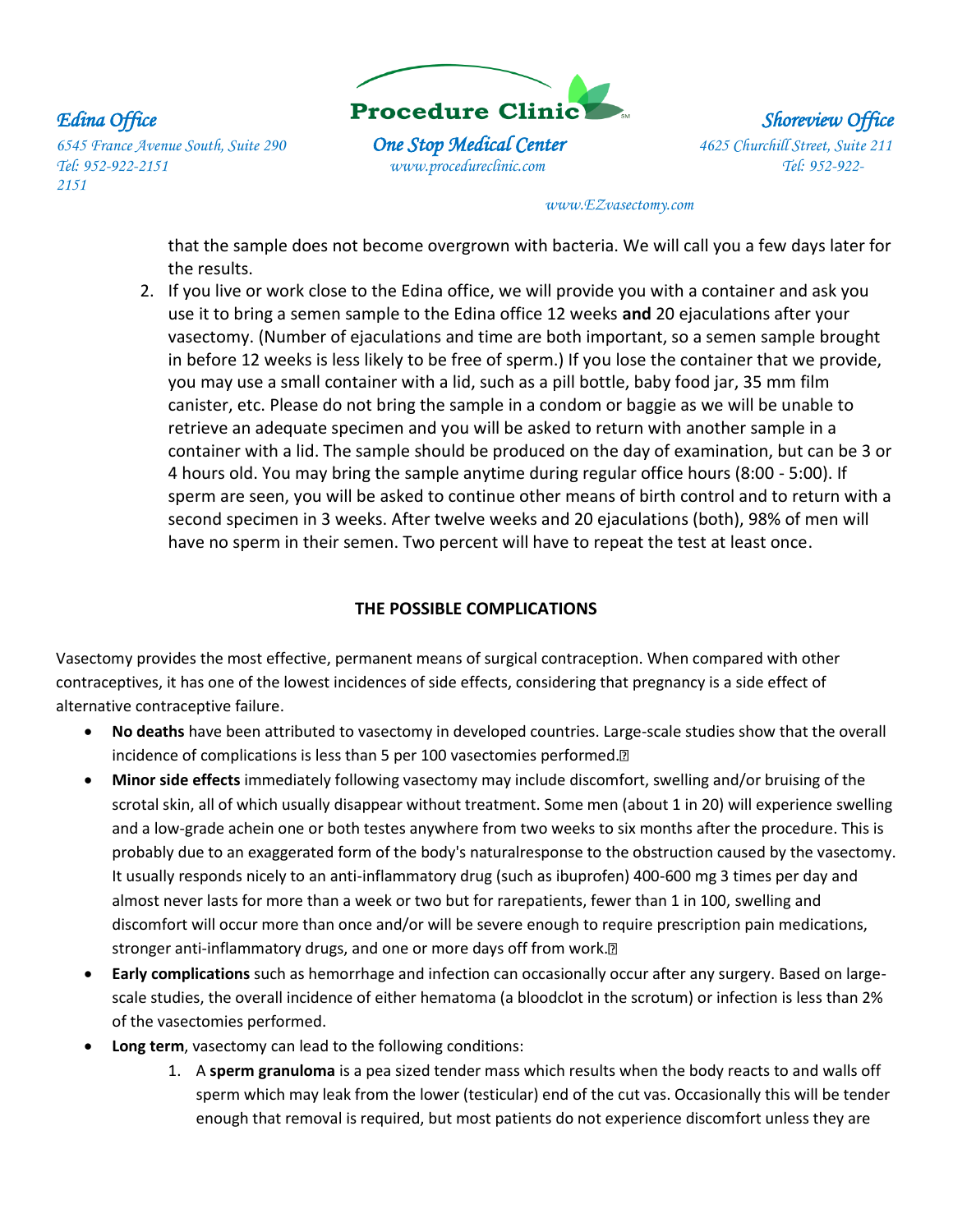

### *www.EZvasectomy.com*

actually squeezing on the small mass. A sperm granuloma may enhance the likelihood of reversal success.

- 2. A few (perhaps 5%) of patients will experience **periodic tenderness** of the epididymis, the tube behind the testis in which sperm are resorbed by white blood cells after vasectomy. Since this resorption process is a form of inflammation, it nearly always responds to a short course (3-7 days) of an over-the-counter anti-inflammatory drug such as ibuprofen. Post-vasectomy pain syndrome is defined as testicular pain (on one or both sides) for greater than 3 months after having a vasectomy, severe enough to interfere with daily activities and causing a patient to seek medical attention. Because pain is so subjective, reported rates vary but compiled data would suggest that this is a significant problem for 1-2% of vasectomy patients. Vasectomy reversal, removal of the epididymis, or a special procedure called neurolysis may be required to alleviate the discomfort.
- 3. **Recanalization** is the re-establishment of sperm flow from the testis up to the rest of the reproductive tract by virtue of the cut ends of the vas growingback together after vasectomy. Most early recanalizations occur during the healing process and are detected at the time of follow-up.
- 4. Semen checks (live sperm are seen). It obviously requires that the procedure be repeated and there is no charge for the second procedure. Late recanalization, return of live sperm to the semen at some time after the semen has been confirmed to be sperm-free by microscopic examination, is also very rare. From the reports in the literature, odds being less than one in 4000, a rate of failure much lower than with any other form of contraception. My office does not require another semen check after the absence of sperm has been confirmed, but patients are encouraged to return with or mail a second sample 4 months after vasectomy to achieve an added index of confidence; and we will examine semen at no charge on any vasectomy patient throughout his lifetime as often as he desires.
- 5. **Antisperm antibodies** do appear in the blood of about half of the patients who undergo vasectomy and patients who develop antibodies have a lower chance of causing a pregnancy even when a successful vasectomy reversal allows sperm to re-enter the ejaculate. These antibodies have no influence on health status otherwise.
- 6. The February 17, 1993 issue of the Journal Of The American Medical Association contained 2 studies ( by the same research group) of suggesting that vasectomy was associated with a small increased **risk of prostate cancer** in their study groups (almost 30,000 patients in 1 study and almost 40,000 patients in the other study). Because the question was initially raised by 2 studies back in 1990, the World Health Organization convened a 1991 meeting of 23 international experts to review all research regarding vasectomy and prostate cancer. They concluded that there was no plausible biologic mechanism for a relationship between vasectomy and prostate cancer. Some medical researchers interpreted the small increased risk noted in the 1993 studies as a weak association that may be due to chance or bias. Many studies published since then show no relationship between vasectomy and the risk of prostate cancer. Because the question of a relationship has been raised, however, the American Urologic Association recommends that men who have had vasectomy and